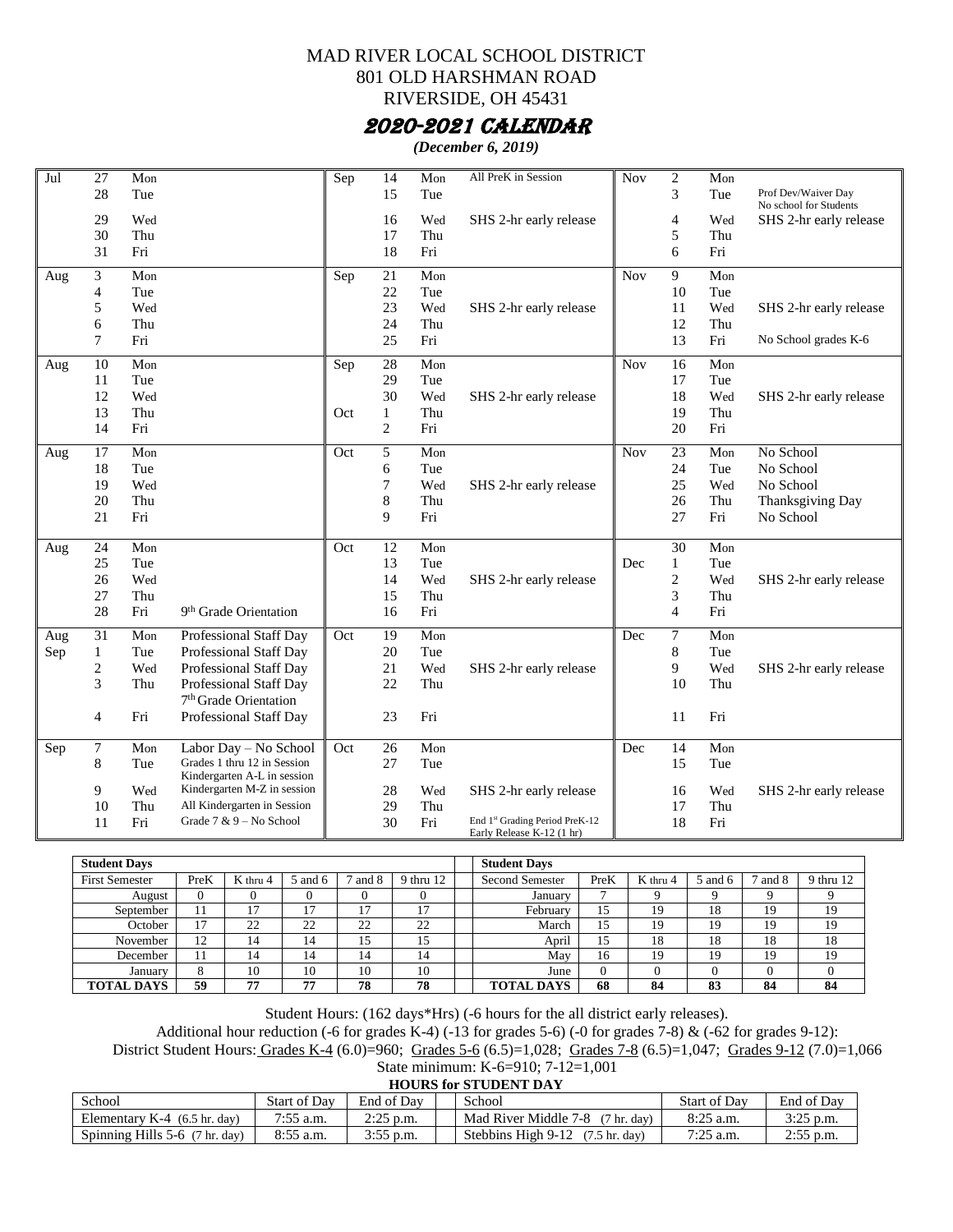#### MAD RIVER LOCAL SCHOOL DISTRICT

# 2020-2021 CALENDAR

| Dec | 21              | Mon | No School - Winter Recess                  | Feb | 15               | Mon | President's Day - No School                                | Apr | 12                          | Mon |                              |
|-----|-----------------|-----|--------------------------------------------|-----|------------------|-----|------------------------------------------------------------|-----|-----------------------------|-----|------------------------------|
|     | 22              | Tue | No School - Winter Recess                  |     | 16               | Tue |                                                            |     | 13                          | Tue |                              |
|     | 23              | Wed | No School - Winter Recess                  |     | 17               | Wed | SHS 2-hr early release                                     |     | 14                          | Wed | SHS 2-hr early release       |
|     | 24              | Thu | No School - Winter Recess                  |     | 18               | Thu |                                                            |     | 15                          | Thu |                              |
|     | 25              | Fri | No School - Winter Recess                  |     | 19               | Fri |                                                            |     | 16                          | Fri |                              |
|     |                 |     |                                            |     |                  |     |                                                            |     |                             |     |                              |
| Dec | 28              | Mon | No School - Winter Recess                  | Feb | 22               | Mon |                                                            | Apr | 19                          | Mon |                              |
|     | 29              | Tue | No School - Winter Recess                  |     | 23               | Tue |                                                            |     | 20                          | Tue |                              |
|     | 30              | Wed | No School - Winter Recess                  |     | 24               | Wed | SHS 2-hr early release                                     |     | 21                          | Wed | SHS 2-hr early release       |
|     | 31              | Thu | No School - Winter Recess                  |     | 25               | Thu |                                                            |     | 22                          | Thu |                              |
| Jan | $\mathbf{1}$    | Fri | No School - Winter Recess                  |     | 26               | Fri |                                                            |     | 23                          | Fri | Prof Dev/Waiver Day          |
|     |                 |     |                                            |     |                  |     |                                                            |     |                             |     |                              |
| Jan | 4               | Mon |                                            | Mar | $\mathbf{1}$     | Mon |                                                            | Apr | $\overline{26}$             | Mon |                              |
|     | 5               | Tue |                                            |     | $\overline{c}$   | Tue |                                                            |     | 27                          | Tue |                              |
|     | 6               | Wed | SHS 2-hr early release                     |     | 3                | Wed | SHS 2-hr early release                                     |     | 28                          | Wed | SHS 2-hr early release       |
|     | 7               | Thu |                                            |     | $\overline{4}$   | Thu |                                                            |     | 29                          | Thu |                              |
|     | 8               | Fri |                                            |     | 5                | Fri |                                                            |     | 30                          | Fri |                              |
| Jan | 11              | Mon |                                            | Mar | $\,8\,$          | Mon | Prof Dev/Waiver Day                                        | May | $\ensuremath{\mathfrak{Z}}$ | Mon |                              |
|     | 12              | Tue |                                            |     | 9                | Tue |                                                            |     | $\overline{4}$              | Tue |                              |
|     | 13              | Wed |                                            |     | 10               | Wed |                                                            |     | 5                           | Wed |                              |
|     | 14              | Thu | SHS 2-hr early release                     |     | 11               | Thu | SHS 2-hr early release                                     |     |                             | Thu | SHS 2-hr early release       |
|     |                 |     | End 2 <sup>nd</sup> Grading Period PreK-12 |     |                  |     |                                                            |     | 6<br>$\overline{7}$         |     |                              |
|     | 15              | Fri | Early Release K-12 (2 hr)                  |     | 12               | Fri |                                                            |     |                             | Fri |                              |
|     |                 |     |                                            |     |                  |     |                                                            |     |                             |     |                              |
| Jan | 18              | Mon | ML King Day - No School                    | Mar | 15               | Mon |                                                            | May | 10                          | Mon |                              |
|     | 19              | Tue |                                            |     | 16               | Tue |                                                            |     | 11                          | Tue |                              |
|     | 20              | Wed | SHS 2-hr early release                     |     | 17               | Wed | SHS 2-hr early release                                     |     | 12                          | Wed | SHS 2-hr early release       |
|     | 21              | Thu |                                            |     | 18               | Thu |                                                            |     | 13                          | Thu |                              |
|     | 22              | Fri |                                            |     | 19               | Fri | End 3rdGrading Period PreK-12<br>Early Release K-12 (1 hr) |     | 14                          | Fri |                              |
|     |                 |     |                                            |     |                  |     |                                                            |     |                             |     |                              |
| Jan | $\overline{25}$ | Mon |                                            | Mar | 22               | Mon |                                                            | May | $\overline{17}$             | Mon |                              |
|     | 26              | Tue |                                            |     | 23               | Tue |                                                            |     | 18                          | Tue |                              |
|     | 27              | Wed | SHS 2-hr early release                     |     | 24               | Wed | SHS 2-hr early release                                     |     | 19                          | Wed |                              |
|     | 28              | Thu |                                            |     | 25               | Thu |                                                            |     | 20                          | Thu | Graduation                   |
|     | 29              | Fri |                                            |     | 26               | Fri |                                                            |     | 21                          | Fri |                              |
| Feb | $\mathbf{1}$    | Mon |                                            | Mar | 29               | Mon | No School - Spring Recess                                  | May | 24                          | Mon |                              |
|     | $\overline{c}$  | Tue |                                            |     | 30               | Tue | No School - Spring Recess                                  |     | 25                          | Tue |                              |
|     | 3               | Wed | SHS 2-hr early release                     |     | 31               | Wed | No School - Spring Recess                                  |     | 26                          | Wed |                              |
|     | $\overline{4}$  | Thu |                                            | Apr | $\mathbf{1}$     | Thu | No School - Spring Recess                                  |     | 27                          | Thu | <b>Last Day Students</b>     |
|     |                 |     |                                            |     |                  |     |                                                            |     |                             |     | Early Release PreK-12 (2 hr) |
|     | 5               | Fri |                                            |     | $\boldsymbol{2}$ | Fri | No School - Spring Recess                                  |     | 28                          | Fri | <b>Last Day Faculty</b>      |
| Feb | $\overline{8}$  | Mon |                                            | Apr | 5                | Mon | No School - Spring Recess                                  |     | 31                          | Mon | Memorial Day - No School     |
|     | 9               | Tue |                                            |     | 6                | Tue |                                                            | Jun | $\mathbf{1}$                | Tue |                              |
|     | 10              | Wed | SHS 2-hr early release                     |     | 7                | Wed | SHS 2-hr early release                                     |     | $\sqrt{2}$                  | Wed |                              |
|     | 11              | Thu |                                            |     | 8                | Thu |                                                            |     | $\ensuremath{\mathfrak{Z}}$ | Thu |                              |
|     | 12              | Fri | No school grades 5-6                       |     | 9                | Fri |                                                            |     | $\overline{4}$              | Fri |                              |
|     |                 |     |                                            |     |                  |     |                                                            |     |                             |     |                              |

| <b>Teacher Days</b>   |             |         |       |           | <b>Teacher Days</b>    | 172         |         |         |           |
|-----------------------|-------------|---------|-------|-----------|------------------------|-------------|---------|---------|-----------|
| <b>First Semester</b> | PreK thru 4 | 5 and 6 | and 8 | 9 thru 12 | <b>Second Semester</b> | PreK thru 4 | 5 and 6 | 7 and 8 | 9 thru 12 |
| August                |             |         |       |           | January                |             |         |         |           |
| September             | 21          | 21      | 21    | 21        | February               | 19          | 19      | 19      | 19        |
| October               | 22          | 22      | 22    | 22        | March                  | 20          | 20      | 20      | 20        |
| November              | 16          | 16      | 16    | 16        | April                  | 19          | 19      | 19      | 19        |
| December              | 14          | 14      | 14    | 14        | May                    | 20          | 20      | 20      | 20        |
| Januarv               | 10          | 10      | 10    | 10        | June                   |             |         |         |           |
| <b>TOTAL DAYS</b>     | 84          | 84      | 84    | 84        | <b>TOTAL DAYS</b>      | 87          | 87      | 87      | 87        |

#### **If needed, any required calamity days for staff will be made up per the contract. Teacher day=7.75 hours/day HOURS for TEACHER DAY**

| School             | <b>Start of Dav</b> | End of Dav  | School               | <b>Start of Dav</b> | End of Dav  |
|--------------------|---------------------|-------------|----------------------|---------------------|-------------|
| PreK<br>Elementary | $7:40$ a.m.         | $3:25$ p.m. | Mad River Middle 7-8 | $7:45$ a.m.         | $3:30$ p.m. |
| Spinning Hills 5-6 | $8:15$ a.m.         | $4:00$ p.m. | Stebbins High 9-12   | $7:15$ a.m.         | $3:00$ p.m. |